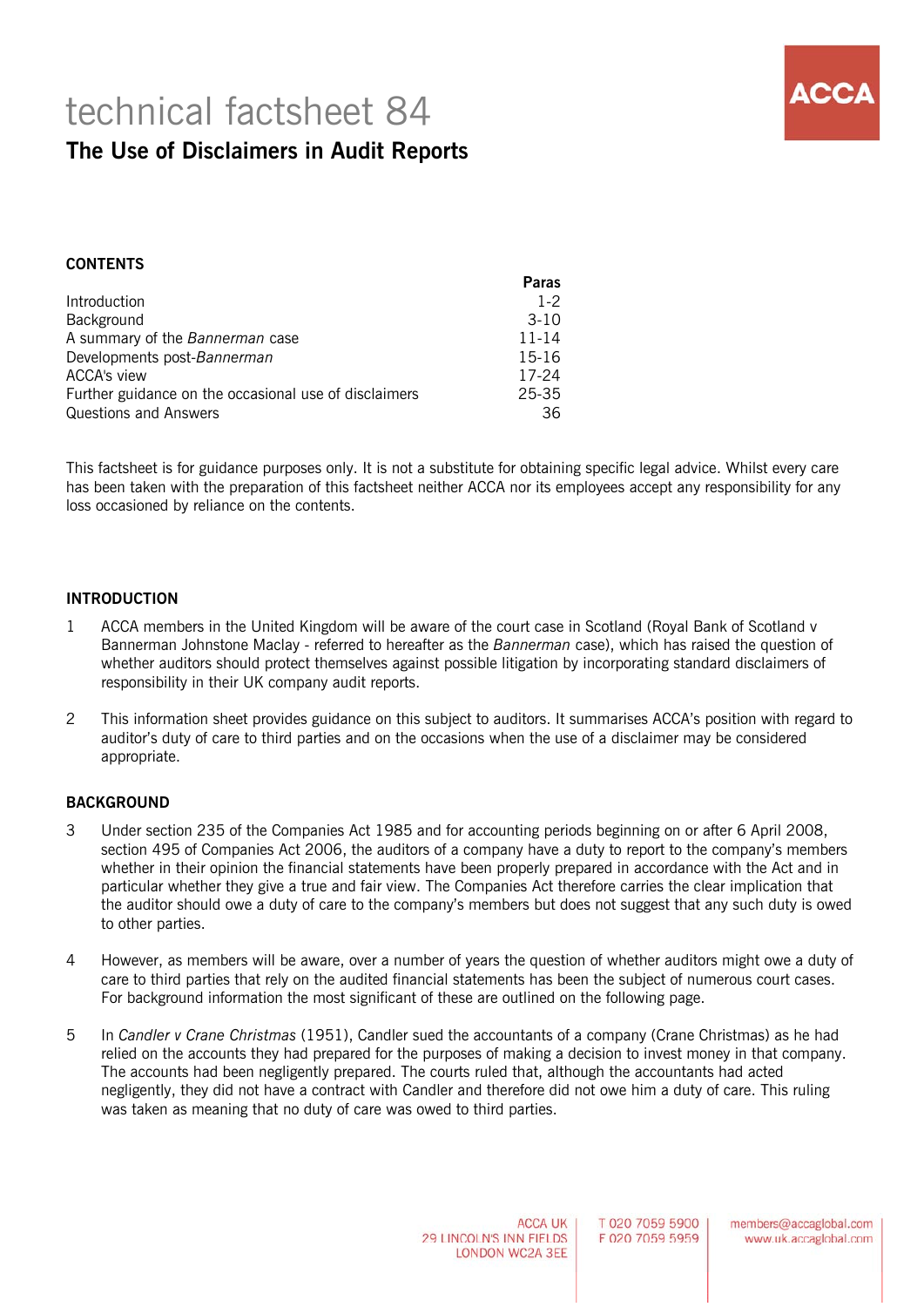- 6 This contrasted with a later case, *JEB Fasteners v Marks Bloom* (1980-1982). The audited accounts of the company did not show a true and fair view of the state of affairs and the auditors were held to be negligent in stating that they did. At the time it was accepted that the auditors were aware of the plaintiffs interest in the company but not that they were contemplating a take over bid. The courts held in favour of the auditors as the plaintiffs had not suffered a loss and would have bought the share capital at the agreed price whatever the accounts had said. The duty of care issue was therefore irrelevant. What makes this case important however is that the courts stated that a duty of care will exist where the auditors:
	- knew or reasonably should have foreseen at the time that the accounts were audited that a person might rely on those accounts for a particular purpose; and
	- that in all the circumstances it would be reasonable for such reliance to be placed on those accounts for that particular purpose.
- 7 This case raised the possibility that an auditor might owe a duty of care to a third party who reads the accounts and then makes an investment or some other decision after relying on those accounts. Effectively the auditor might owe a duty of care to an unknown person.
- 8 Perhaps the most significant case as far as auditors are concerned came via the House of Lords decision in *Caparo Industries v Dickman and Touche Ross & Co* (1990). Caparo had alleged that it had based its decision to make a successful take over bid of Fidelity PLC on the strength of the latter's 1984 accounts which were audited by Touche Ross. Before the take over bid Caparo had been a minority shareholder in Fidelity PLC. The accounts significantly overstated the true position of Fidelity and so, subsequent to the eventual take-over, Caparo sued the auditors. The plaintiff argued that a duty of care was owed to them by the auditors. The Court of Appeal originally found for Caparo in 1989. However, on appeal the House of Lords overturned the decision and found in favour of Dickman (the Touche Ross partner).
- 9 The judgement against Caparo was clear that in the circumstances of this case the auditor did not owe a duty of care to potential investors. It held that the auditor's duty of care was owed to the shareholders as a body and not to individual shareholders for purposes such as to assist them in making investment decisions. In his judgement, Lord Bridge referred to the salient features of earlier cases, stating that for a duty of care to arise in respect of the advice or information given, the person who it is alleged owes that duty of care must be fully aware:
	- of the identity of any third party who purports to rely on the adviser's advice;
	- of the nature of the transaction contemplated by the third party;
	- that the advice or information given would be passed to the third party, directly or indirectly; and
	- that it was very likely that the third party intended to rely on that advice or information in deciding whether or not to engage in the transaction in contemplation.
- 10 In these circumstances, Lord Bridge considered that, subject to the effect of any disclaimer of responsibility, the person giving advice or information would be expected to be aware that the third party would rely on the advice or information given in deciding whether or not to engage in the transaction being contemplated.

# **A SUMMARY OF THE BANNERMAN CASE**

Royal Bank of Scotland v Bannerman Johnstone Maclay (Scottish Court of Session)

11 The defendants were auditors of a company which in 1998 went into receivership with debts of around £13 million owing to Royal Bank of Scotland (RBS). RBS claimed that, due to a fraud, the accounts of previous years had misstated the true financial position of the company and the defendants had been negligent in not detecting it. RBS was the company's main banker/lender and, over a period of time, had also exercised options to subscribe for a majority of the company's shares. A requirement of the lending agreement was that monthly management accounts and audited accounts were to be sent to the bank as soon as was practicable.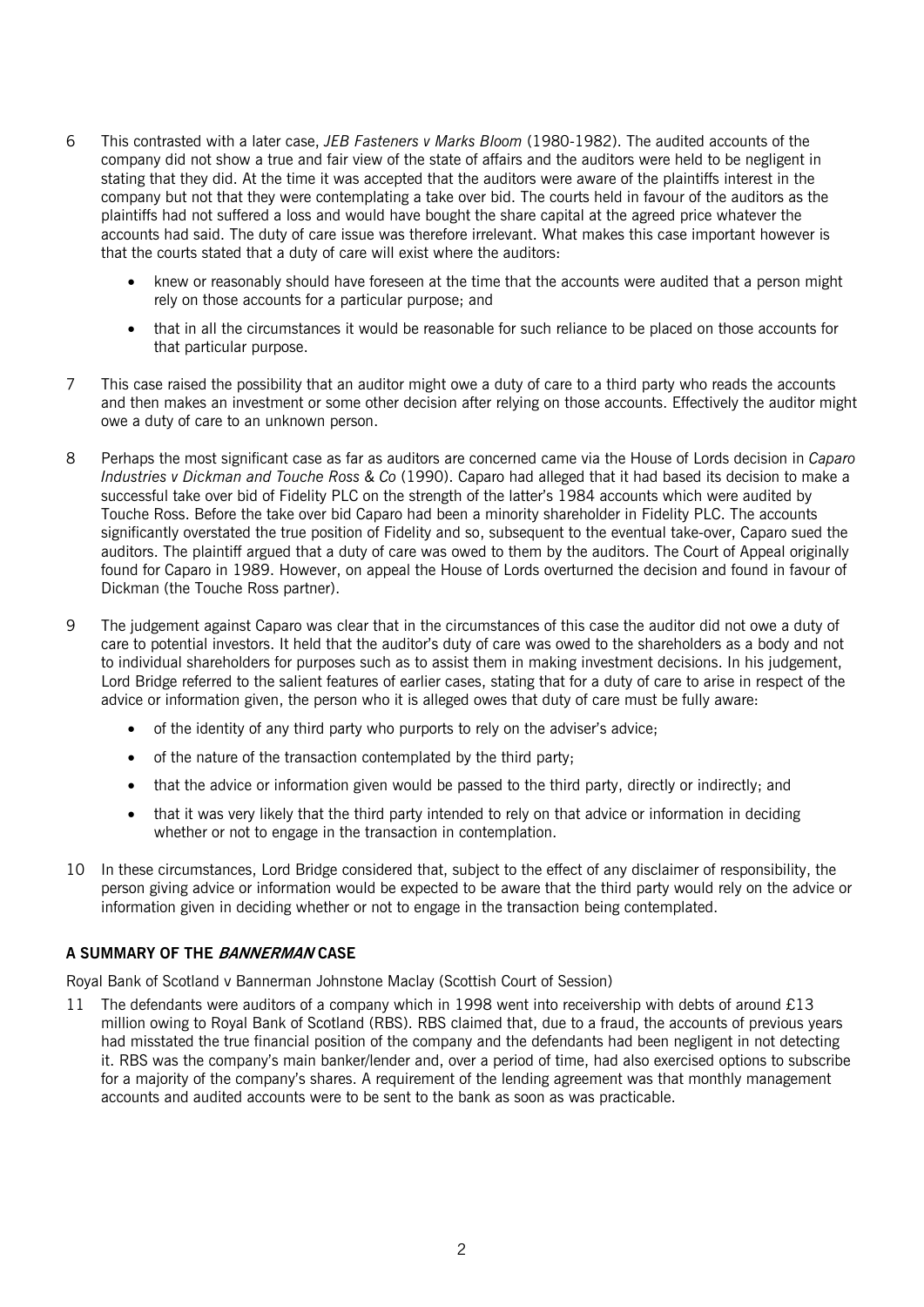- 12 The court's held in favour of RBS on the basis that the auditors knew the identity of the third party, the use to which the information would be put and that the bank intended to rely on it for the known purpose. The court dismissed the defence's arguments that, for a duty of care to exist, there must be an express assumption of responsibility to the third party by the auditor.
- 13 Significantly, Lord Macfayden commented that, having become aware of the details of the requirements of the lending agreement, the auditors could have disclaimed responsibility to the bank.
- 14 The case was appealed by Bannerman but the Scottish Court of Session dismissed the appeal in 2005. The Court agreed with the pronouncements of the judge at first instance and confirmed that a duty of care can be established even in the absence of such an intention by the auditors, provided that there was actual or deemed knowledge that the information was likely to be relied upon by the third party for a known purpose. The case raises questions about the duty of care to third parties.

# **DEVELOPMENTS POST-BANNERMAN**

- 15 ACCA's Council and technical Committees have monitored developments subsequent to the Bannerman ruling closely.
- 16 The following events have occurred:-
	- PricewaterhouseCoopers (PwC) decided to alter the wording of its standard audit reports to incorporate a disclaimer which expressly disclaims liability to third parties
	- ACCA e-mailed interim guidance to all contact partners of ACCA UK firms in December 2002. ACCA expressed the view that the decision in the Bannerman case did not set any new precedents and that the case was decided on the specific facts and in accordance with existing Caparo principles. ACCA did not believe that the case had the effect of extending the auditors duty of care in all circumstances
	- in January 2003, following the lead set by PwC, The Institute of Chartered Accountants in England & Wales (ICAEW) issued a technical release (Audit 01/03) which recommended that its members incorporate a disclaimer to third parties in their standard audit reports.
	- In September 2007 the outcome of the case MAN v Freightliner v Ernst & Young UK confirmed the relevance of the pre-existent judicial principles in establishing the occurrence of a duty of care by auditors to a third party. The decision that found E&Y not owing a duty of care to a third party was based on the framework of the Caparo principles. The case demonstrated that, to determine whether a duty of care had arisen to someone other than the auditor's client, specific circumstances, as highlighted in Caparo, need to be objectively verified. Even in the absence of the auditor's intention that audited accounts could be communicated to and relied upon by the third party, it can be found, by objectively looking at circumstances, that the auditor had assumed a duty of care to a third party. However the Court of Appeal pointed out that mere knowledge or foresight that the third party would rely on the audit statement would not be sufficient to establish a duty of care and that "something more" would be required but it did not define what that would be.

# **ACCA'S VIEW**

- 17 Since the Caparo judgement, banks and other lenders have sought ways to establish that a direct and sufficient relationship exists between themselves and their customers' auditors so as to entitle them to place reliance on audit reports on financial statements prepared for statutory purposes.
- 18 ACCA's initial reaction to the *Bannerman* decision was to conclude that, given that the case was decided on existing principles, no new basis of liability had been introduced. It has always been the case, post Caparo, that professional advisers can assume a duty of care provided that proximity to a third party is established. If there is anything new in *Bannerman* it is that it serves to highlight that proximity can exist even where the adviser has no actual knowledge (as opposed to constructive knowledge) that the third party intends to rely on the advice (although this aspect was not fully argued through by the court).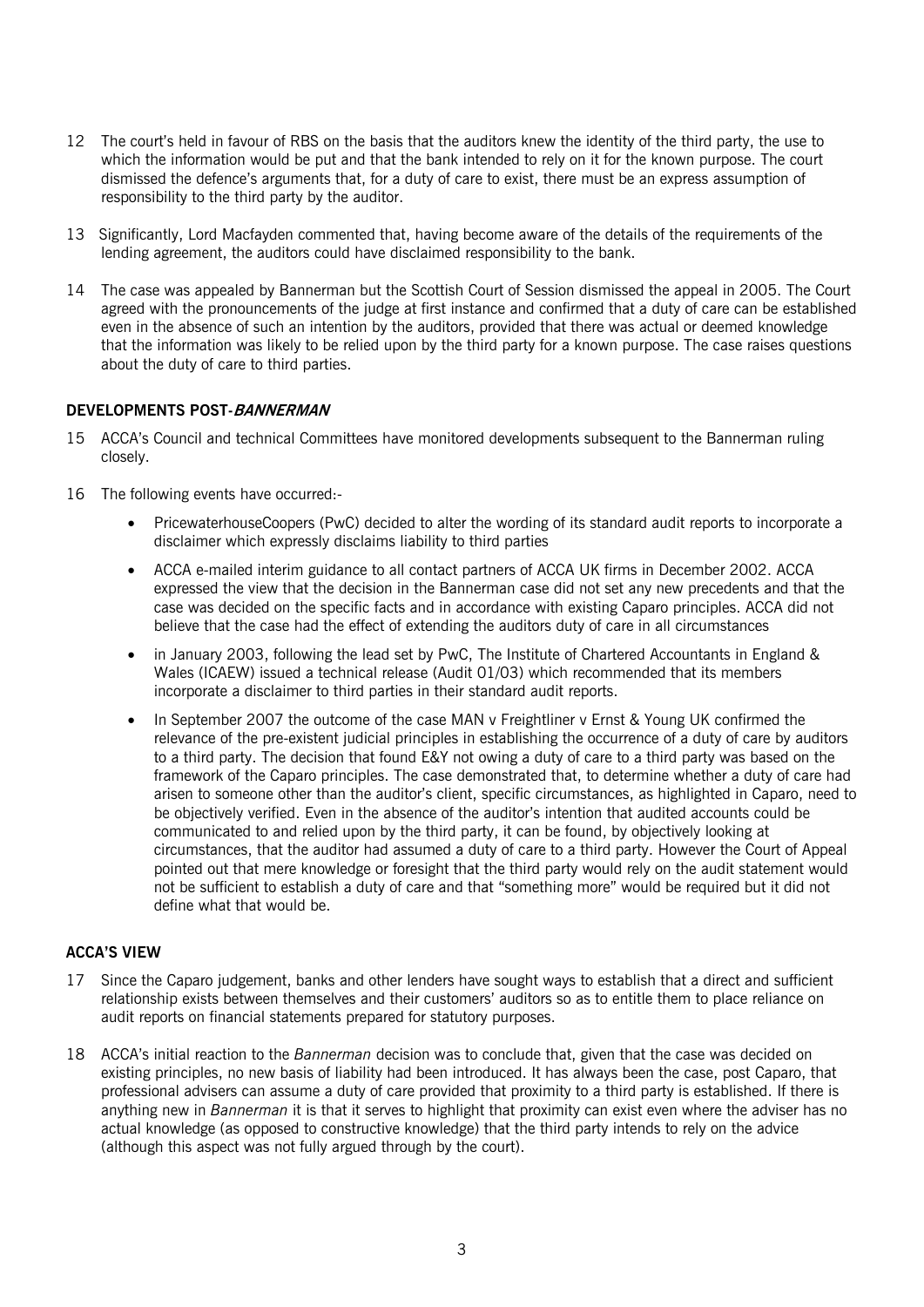- 19 ACCA's Council, at its meeting on 27 February 2003, confirmed the initial view communicated to members in December 2002. Council stated "while it remained open to members to include disclaimer paragraphs in the auditors report, ACCA would not encourage this".
- 20 Standard disclaimers are not seen as an appropriate or proportionate response to the Bannerman decision. Their incorporation as a standard feature of the audit report could have the effect of devaluing that report and could also cause problems for third parties and regulators. In fact the Securities and Exchange Commission, the chief United States financial regulator, has prohibited, in its rules applicable to foreign issuers of securities, the use of Bannerman style disclaimers for audit reports filed with the Commission. As the US regulator does not allow such disclaimers on UK accounts filed in the US, then this seriously undermine the basis of their use in the UK.
- 21 In the wake of high profile auditing failures, it is vital that auditors worldwide win back the confidence of shareholders and investors. The inclusion of blanket disclaimers and limitations on an audit report will not help in this regard.
- 22 The work of an auditor should be carried out in accordance with the International Standards on Auditing (ISAs) (UK and Ireland). This is required no matter how big or small the entity is and auditors should strive to carry out their work with accuracy and professionalism. As part of this process the auditor must identify all major risk areas and design audit procedures which are sufficient to address them. In all the legal cases referred to above including the *Bannerman* case, the Courts have judged that the auditor has been negligent. As a rule therefore, if the auditor follows the ISAs, he reduces the possibility of being held to be negligent, whether to shareholders or third parties, known or unknown.

#### **ACCA recommendation**

- 23 ACCA's council would not encourage the inclusion in audit reports of standard disclaimer clauses which could have the effect of devaluing the report in the eyes of many. It accepts that members may wish to make specific disclaimers of responsibility in appropriate, defined circumstances but does not encourage their use on a regular basis, nor does ACCA believe that, where an audit is properly carried out, such clauses are necessary in order to protect auditors interests.
- 24 In ACCA's view the best way of restricting liability is for auditors to carry out their audit work in accordance with auditing standards. Where work is properly conducted, the auditor should not need to subject it to blanket disclaimers.

# **FURTHER GUIDANCE ON THE OCCASIONAL USE OF DISCLAIMERS**

- 25 ACCA, on behalf of CCAB, issued technical factsheet 53 'Firms reports and duties to lenders in connection with loans and other facilities to clients and related covenants' in August 2000. (The factsheet can be accessed from the following link: http://www.accaglobal.com/pubs/members/publications/technical\_factsheets/downloads/53.pdf**)** This statement gives guidance, based on the law at present, on the matters that should be considered by firms regarding the extent of their duty of care in respect of audit and review reports and ancillary reporting services in connection with loans and other facilities made available to their clients.
- 26 One example is the situation where a lender, in seeking to document a relationship of proximity so as to enable it to rely on the audited financial statements, includes a clause in the conditions precedent to the granting of loan facilities which seeks to require the auditor of the borrower to provide written acknowledgement to the lender that, in connection with the facilities offered, the bank may rely on the audited financial statements of the borrower. The lender would therefore establish a direct duty of care. Such a duty of care might also be established if the lenders wrote to a firm expressing their intention to rely on audited or reviewed financial statements in connection with a proposed transaction.
- 27 Auditors who are in receipt or aware of a request to provide acknowledgement of their responsibility to their client's lenders should not allow it to go unanswered. Appendix I of technical factsheet 53 provides an example of a response which might be appropriate in this situation. Where the firm is thinking of signing a statement from a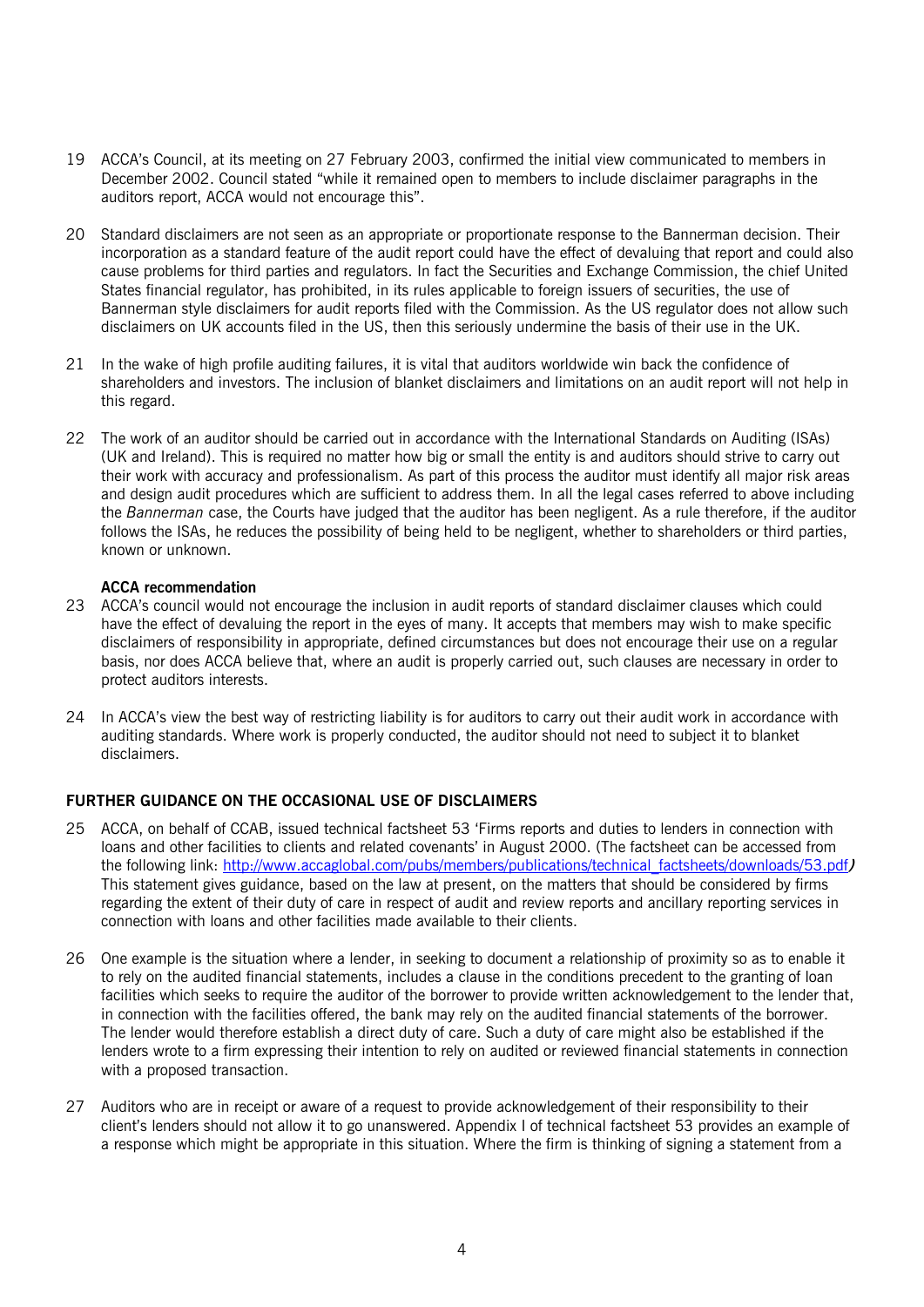lender, and it does not respond in such a manner as suggested in Appendix I, it should consider obtaining legal advice regarding the consequences.

- 28 If a firm decides that it is able and prepared to provide specific assurances to a lender regarding the financial statements, whether audited or not, or on any other matters it should be as part of a separate engagement between the firm and the lender and the terms should be specifically agreed in a letter of engagement. For further information and guidance members should refer to technical factsheet 53.
- 29 ACCA has developed an engagement letter CD-ROM which gives examples of many different types of wording of engagement letters covering most types of organisation. In conjunction with SWAT Training Limited ACCA has developed a Quality Assurance based procedures programme (the *General Practice Procedures Manual*) to help manage the risk of non-audit based work. Further information on these products can be found on ACCA's website (www.accaglobal.com).
- 30 ACCA's Rulebook *(section* 3.18*,* Professional liability of accountants and auditors) also contains advice for members on the circumstances in which third party disclaimers of liability can effectively be made *.*

#### **Disclaimers on audit reports in exceptional cases**

31 In some exceptional cases, ACCA appreciates that its members would want to issue a specific (as opposed to a standard) disclaimer on or in respect of its audit report. An example of this would be where the auditor had identified the fact that the audited accounts would be used or relied on by third parties but, for various reasons, those third parties were not known to the firm. In these exceptional cases, ACCA suggests two examples of appropriate wording:-

#### **I. Example where third party has been identified**

*Independent auditors report to the Shareholders of ABC Ltd* 

*Respective responsibilities of directors and auditors* 

Under section 235(1) of the Companies Act 1985 (or "Under section 495(1) of Companies Act 2006") we have a duty as auditors to report on the annual accounts of the company. This duty only extends to a report to the members of the company as a whole and not to an individual shareholder or group of shareholders or to a third party. We are therefore responsible only to the shareholders as a whole for our audit opinion.

*Normal audit report from this stage* 

#### **II. Example where there may be an unknown third party**

*Independent auditors report to the Shareholders of ABC Ltd* 

*Respective responsibilities of directors and auditors* 

Under section 235(1) of the Companies Act 1985 (or "Under section 495(1) of Companies Act 2006") we have a duty as auditors to report on the annual accounts of the company. This duty only extends to a report to the members of the company as a whole and not to an individual shareholder or group of shareholders or to a third party. We cannot be held responsible by any third party who uses or places reliance on our opinion in order to make a decision to enter into any type of transaction with the company.

*Normal audit report from this stage*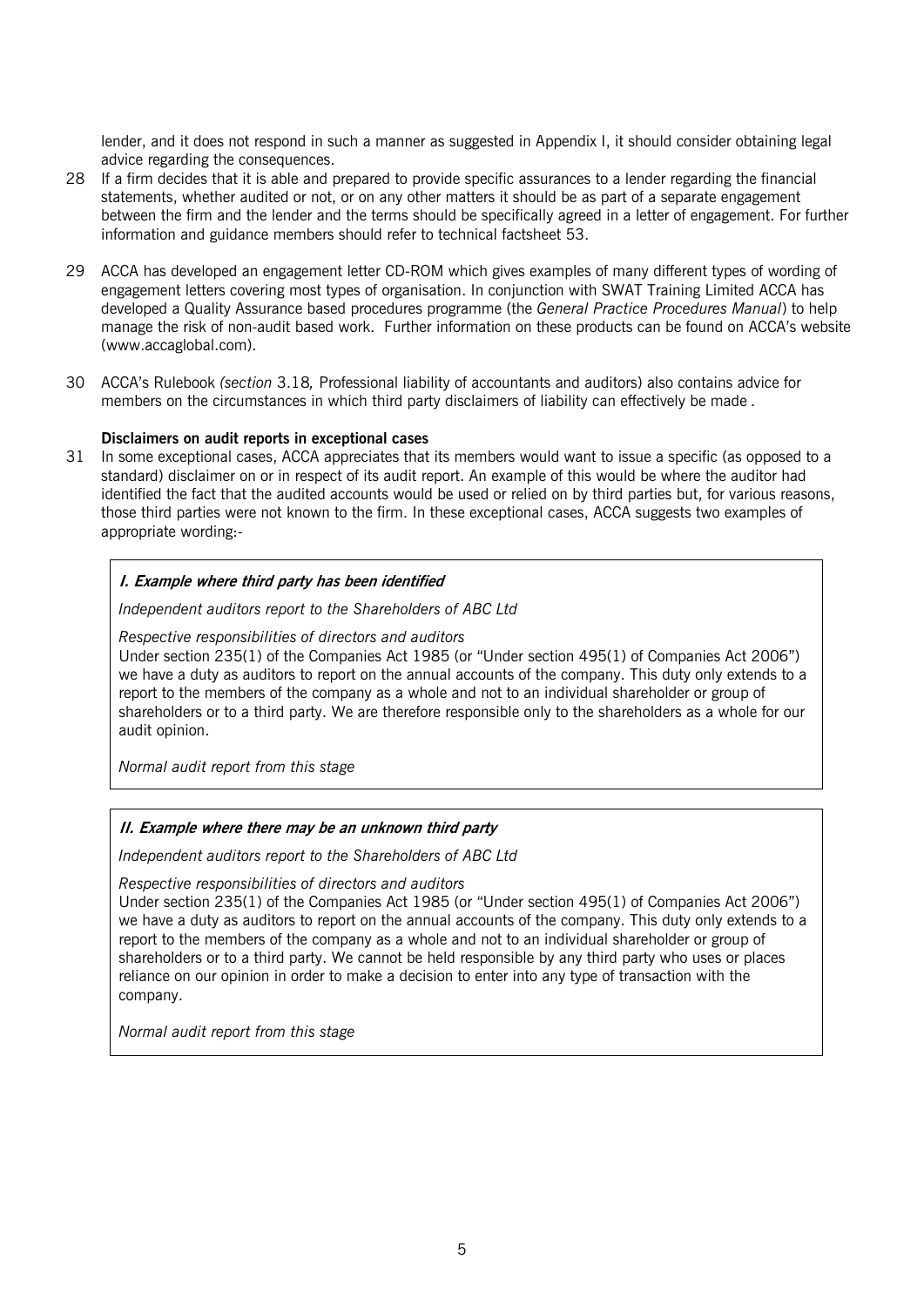#### **High risk audit issues**

32 Occasionally members may be faced with difficult issues surrounding a particular audit. They may be considering resigning from their appointment as auditor or qualifying the audit report. ACCA stresses that in these situations ISA 700 should be followed and if this means resigning or issuing a qualification then members should not be afraid to do so. Members should not avoid addressing contentious issues merely by including in their audit report a blanket disclaimer.

#### **Engagement procedures**

33 ACCA encourages its members to employ proper client engagement procedures to ensure that the terms of the engagement are clearly expressed and agreed between the two parties. Guidance on these matters is given in the *General Practice Procedures Manual* and also in ISA 210. By using proper procedures members can identify where new clients are, or intend to be, involved with third parties and can also clarify exactly what work they will be involved in and which parties will be interested in that work. This will help in avoiding the use of disclaimers.

#### **Mixed partnerships between ACCA and ICAEW members**

34 ACCA recognises that difficulties may arise when a mixed practice consisting of both ACCA and ICAEW members wishes to issue an audit report. In this case the partners need to discuss the respective guidance issued by the two bodies and decide their firm's policy in the light of the guidance.

#### **Audit reports under legislation other than the Companies Act 1985 or 2006**

35 Many ACCA members will have clients who need an audit report prepared under different legislation. Examples are a report to an unincorporated charity under the Charities Act 2006 and a report on a defined benefit pension scheme under the Pensions Act 1995. However, ACCA's guidance is unchanged and the use of standard disclaimers is not encouraged. ISA 700 requires the auditor to state the person or persons to whom the report is addressed. Therefore there is the same implication that no duty of care is owed to any party not included in this statement. If, in exceptional circumstances, the members consider that a disclaimer is needed, the same approach, as set out above, should be used. It should be noted however that regulatory bodies such as the Charity Commissioners or the Pensions Regulator have the power to investigate charities and pension schemes and, where an auditor has been negligent in their audit, the courts would have to decide whether a standard or specific disclaimer would protect the auditor.

# **QUESTIONS AND ANSWERS**

36 The following are examples of questions that may be raised by practitioners.

#### **Specifically who is a statutory audit carried out for?**

Under section 235 of the Companies Act 1985 and section 495 of Companies Act 2006 the auditors of a company have a duty to make a report to the company's members on all financial statements of the company of which copies are to be laid before the company in general meeting. If a private company does not hold a general meeting then the auditors must still report on all financial statements sent to the members. Therefore the report is to the members and no one else.

#### **Would the inclusion of a disclaimer on the audit report automatically avoid any liability to third parties?**

 No. The inclusion of a blanket disclaimer will not automatically protect the auditor. As mentioned above, the auditor must be careful not to create or assume any duty of care to a third party. Where it is known that a third party will be using or relying on the accounts, the guidance given above, and contained in technical factsheet 53, regarding disclaimers of responsibilities should be followed.

#### **What is the effect on the professional indemnity insurance (PII) of a firm if disclaimers are issued?**

 This has been discussed with Alexander Forbes (now Lockton) who are ACCA's endorsed brokers. Their view is that the implementation of any changes to the audit report wording resulting from Bannerman would not have any direct impact of the cost of PII. Clearly any improved risk management or limitation measures that firms may adopt can only help minimise potential risk exposure.